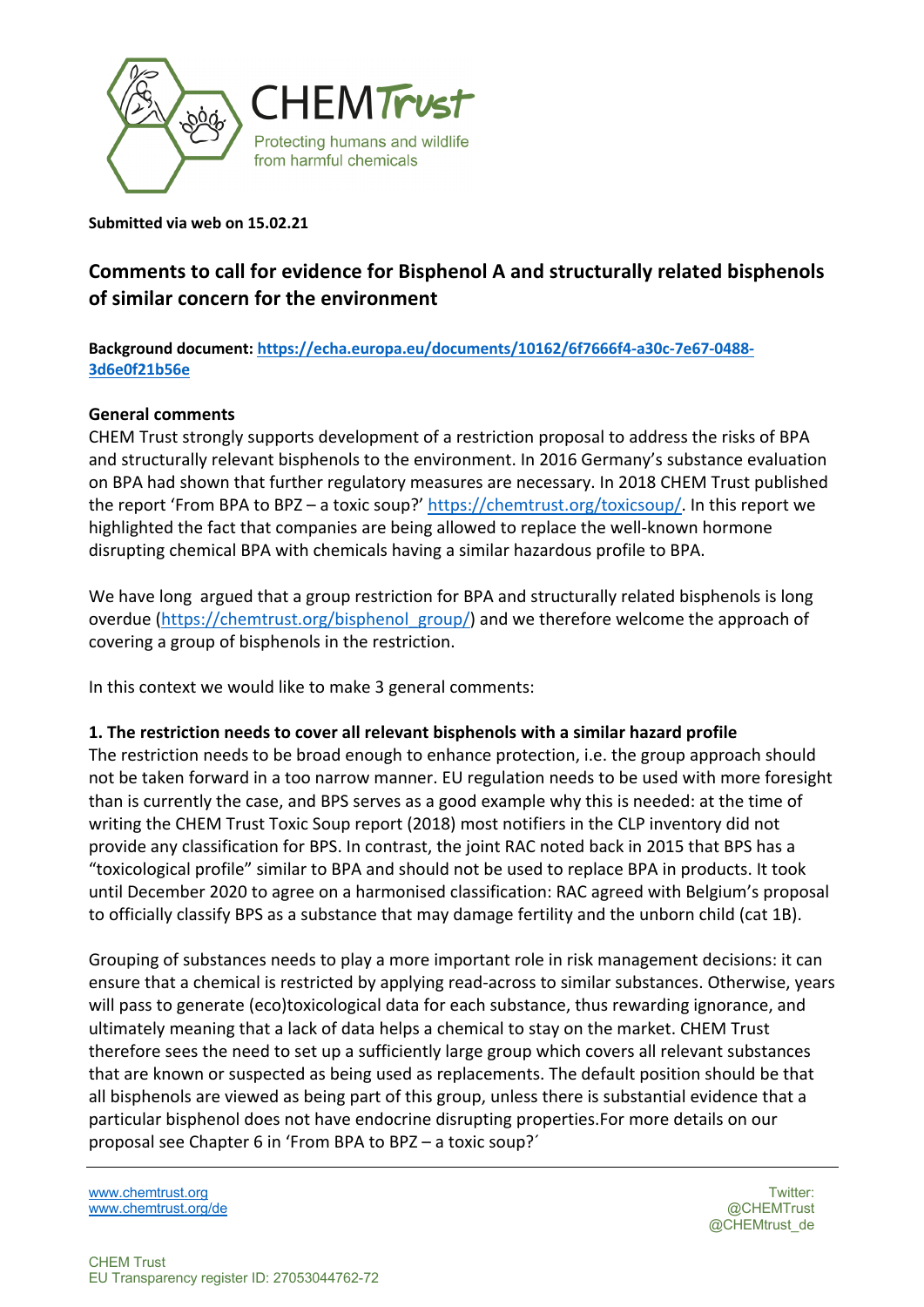# **2. The restriction should address uses for food contact materials**

CHEM Trust is very concerned about the bisphenol exposure of the general population from uses of bisphenols in food contact materials. In our view it should be avoided to repeat the mistake that occurred in the joint restriction of 4 phthalates in articles, which omitted the important uses in materials that come into contact with food. For more info see our letter to the Commission in 2018 https://www.chemtrust.org/wp-content/uploads/chemtrust-fourphthalates-july18.pdf.

### **3. The restriction should address current exposures, mixture risks and human health concerns**

We recommend complementing the analysis by addressing exposure and concerns for human health. Recent human biomonitoring data show decreasing trends for exposure to BPA but increasing levels of substitutes like BPS and BPF. (see e.g. here: https://www.sciencedirect.com/science/article/abs/pii/S1438463919305711?via%3Dihub)

For human health and for the environment it will also be important to consider the fact that exposure takes place to several similarly acting bisphenols at the same time. These combination effects need to be taken into account in the risk considerations.

**In conclusion:** A comprehensive group restriction for the bisphenols would be a very important step forward. It would also be responding to the EU Chemicals Strategy for Sustainability which commits to a ban of EDCs in consumer products as soon as they are identified and allowing their use only, where it is proven to be essential for society. Thus, any derogation should only be granted in exceptional cases based on well-documented reasons and with a time-limit.

### **Responses to questions:**

**1. Sectors and processing of BPA and/or structurally related bisphenols: Please provide information on which sectors BPA and/or structurally related bisphenols are used including how it is transferred and processed, e.g. as a mixture of granules or article (materials/subassembly)?**

1) Food contact materials (FCM)

Among other things, BPA is used in quite significant volumes in several key food contact applications. It is used to make polycarbonate plastic, which is hard and durable and is therefore produced for articles that are intended to be reused, such as cookware, liquid containers, plates, mugs and other plastic containers. It is also widely used for coatings of food and drink cans. (https://www.efsa.europa.eu/en/topics/topic/bisphenol). Exposure from FCM contribute significantly to human exposures - and given the overall volumes of uses in FCM this is also important for addressing environment exposure. There are some EU harmonised rules in place for Bisphenol A in plastic FCM and can coatings, but according to different studies it is doubtful if these are efficient in protecting the consumers (https://www.foodpackagingforum.org/food-packaging-health/bisphenol-a and https://www.sciencedaily.com/releases/2019/10/191024093608.htm). This is why e.g. France has stricter national rules on BPA in FCM.

Moreover, the EU rules on hazardous chemicals in FCM - including bisphenol A and other bisphenols - focus only on human health and are not designed to take environmental concerns into account (https://eur-lex.europa.eu/legal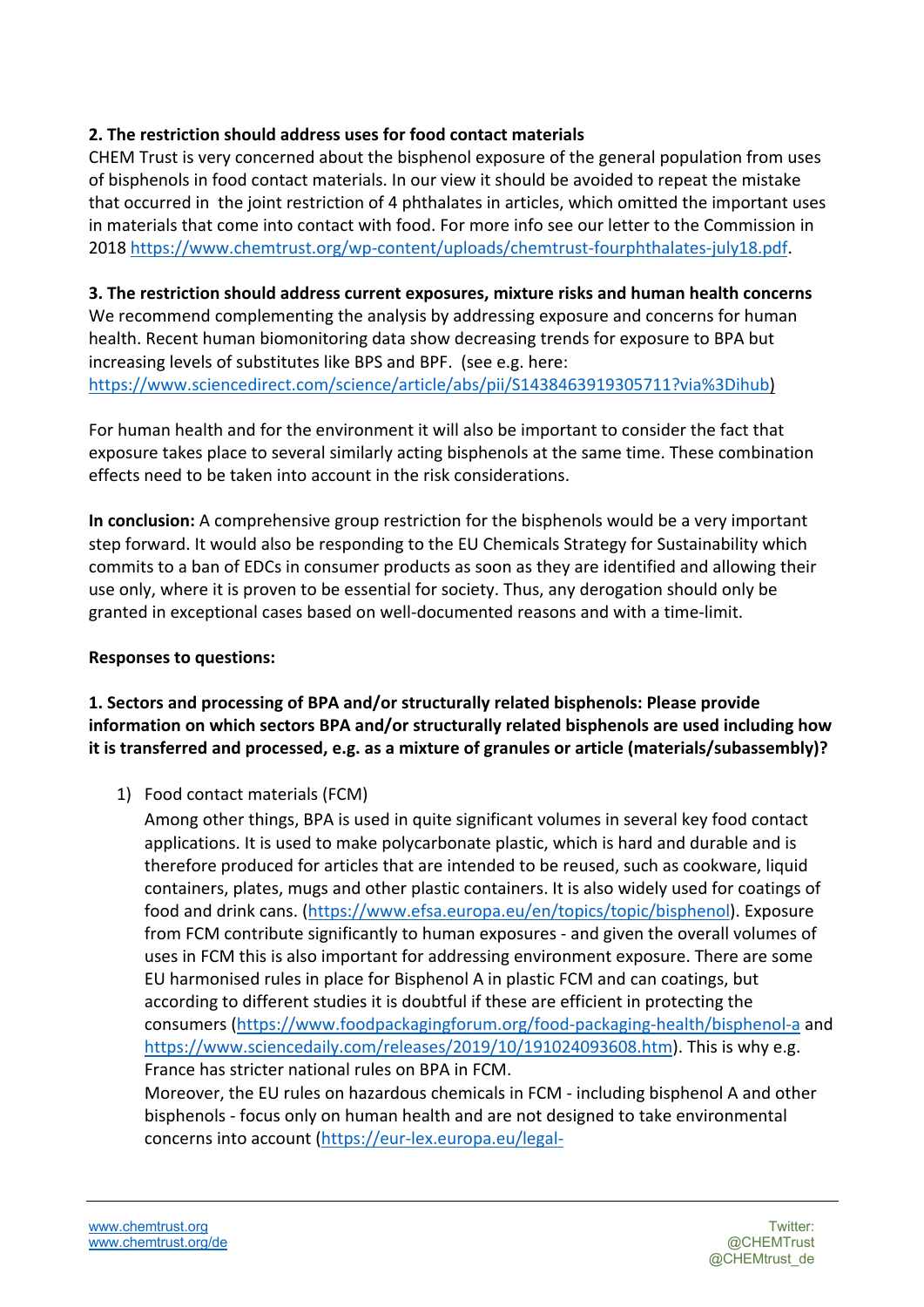content/EN/TXT/PDF/?uri=CELEX:32004R1935&from=EN). We strongly recommend that FCM are included in the restriction proposal. This would also be in line with the recent Chemicals Strategy for Sustainability which recommends REACH restrictions on EDCs in all consumer products, including the FCM.

2) Thermal paper

In 2019 the Belgian public authorities (Federal Public Service (FPS) Economy and FPS Health, food chain safety and environment), together with the European Chemical Agency (ECHA) organised the supply chain workshop gathering stakeholders across the thermal paper supply chain. The presentations are available here: https://www.health.belgium.be/en/supply-chain-substitution-workshop-alternativesbisphenol-thermal-paper We expect ECHA`s reports about changed market trends will also

feed into the ongoing restriction process: In June 2020, an Echa survey found that paper manufacturers have continued to replace BPA with BPS, predicting that 61% of all thermal paper will contain BPS by 2022.

**2. The specific use of Bisphenol A and/or structurally related bisphenols in (i) articles and (ii) mixtures (which are used, for example, to manufacture articles or mixtures):**

**For which articles/mixtures are BPA and/or structurally related bisphenols used. Is/Are they used as an additive or a monomer? Which technical function does BPA or structurally-related bisphenols have in the process or the material/article matrix (e.g. dye fixation agent, stabilizer, plasticizer)? Please provide the following additional information, where possible:**

- i. The identity of the mixtures/articles containing BPA or structurally related bisphenols (intended e.g. as an additive and not intended e.g. as residual)
- ii. Concentration of BPA or structurally related bisphenol in these products (differentiated into concentration total used, reacted, i.e. chemically bound, and unreacted BPA)
- iii. Who are the users: are they consumers, professional or industrial users and how are the users processing the mixture/article?
- iv. Quantity of BPA or structurally related bisphenols used in these products (e.g. as annual tonnage)
- v. Are measures in place to minimise releases during manufacture and handling of mixtures/articles and their life cycle? Do strictly controlled conditions exist or can they be implemented? If yes, please specify the measure(s) in place and if possible, the resulting release reduction[1].
- vi. How long is the common service life for the mixture/article?
- vii. What are the known stressors (e.g. UV-radiation, pH, temperature, moisture) for your article / mixture and how can they influence releases? What are your solution to prevent or minimise the releases?

# **CHEM Trust comments:**

*No comments*

**3. Quality and testing of products (mixtures/articles): In the entry of the Registry for Intention, certain concentration limit values are proposed. Formerly, discussions were often about quality differences between imported products and products manufactured in the EU. Are the proposed concentration limit values technically feasible?**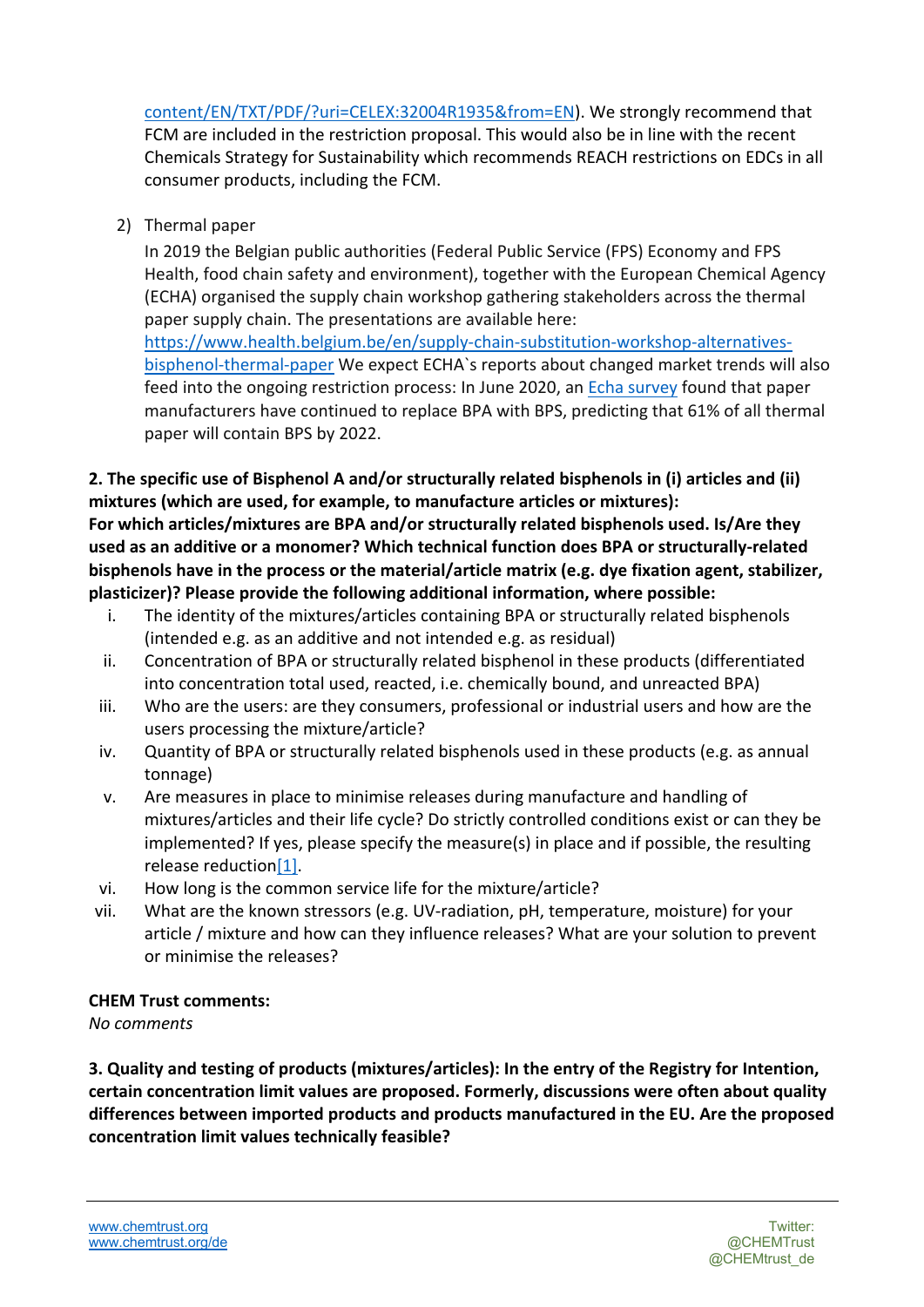### **CHEM Trust comments:**

*No comments*

**4. What are potential alternative substances, alternative materials, or technical alternatives to the use of BPA and structurally related bisphenols in mixtures and articles. Please provide the following additional information:**

- i. Identity of existing or emerging alternatives and any information on the existing market share
- ii. Technical and economic feasibility of potential alternatives, including information on product performance, the price differences between BPA, structurally related bisphenols and their alternatives, the number of products that could require reformulation, expected costs and timelines for reformulation and transitioning to a full-scale production using the alternatives, etc.
- iii. Hazard and risk profile of the alternatives,
- iv. Availability of alternatives in sufficient quantities on the market: current and future trends
- v. Other potential impacts stemming from the transition to alternatives, e.g. discontinuation of certain articles/mixtures, changes in product performance, article/mixture approval, etc.

#### **CHEM Trust comments:**

In our CHEM Trust report 'From BPA to BPZ – a toxic soup?' we give a range of examples and references to bisphenol exposure and uses, in particular on BPA, BPS, BPF, BPAF and BPHF (see Chapters 3 and 4, https://chemtrust.org/toxicsoup/). In our view it is important to look not only for other chemicals but also to assess if other materials or other ways of achieving a given function would be workable as substitution. This is particularly true for the bisphenols as many of these seem to have similar hazardous properties.

A review from 2019 included 20 potential BPA-alternatives, which are reported to be used in consumer products. It confirmed a significant lack of data and also indications of endocrine disrupting properties for some of the bisphenol alternatives to BPA: 'Substitution of bisphenol A: a review of the carcinogenicity, reproductive toxicity, and endocrine disruption potential of alternative substances'

https://www.tandfonline.com/doi/abs/10.1080/10408444.2019.1701986?journalCode=itxc20

The Canadian government currently runs a technical consultation on 343 substances with structural similarity to BPA to support further information gathering and consideration (ending on 17.2.2021). 343 BPA analogues and functional alternatives were identified and triaged using structural filters into four groups based on structural similarity to BPA; a fifth group was derived based on filtering for evidence as a BPA functional alternative.

https://www.canada.ca/content/dam/eccc/documents/pdf/pded/technical-consultationbpa/Technical-consultation-bpa.pdf

Other potential impacts regarding the transition to alternatives is the exposure of people and wildlife to alternatives, see e.g. recent human biomonitoring data showing a decrease in BPA but increase in bisphenol S (BPS) and bisphenol F (BPF).

https://www.sciencedirect.com/science/article/abs/pii/S1438463919305711?via%3Dihub